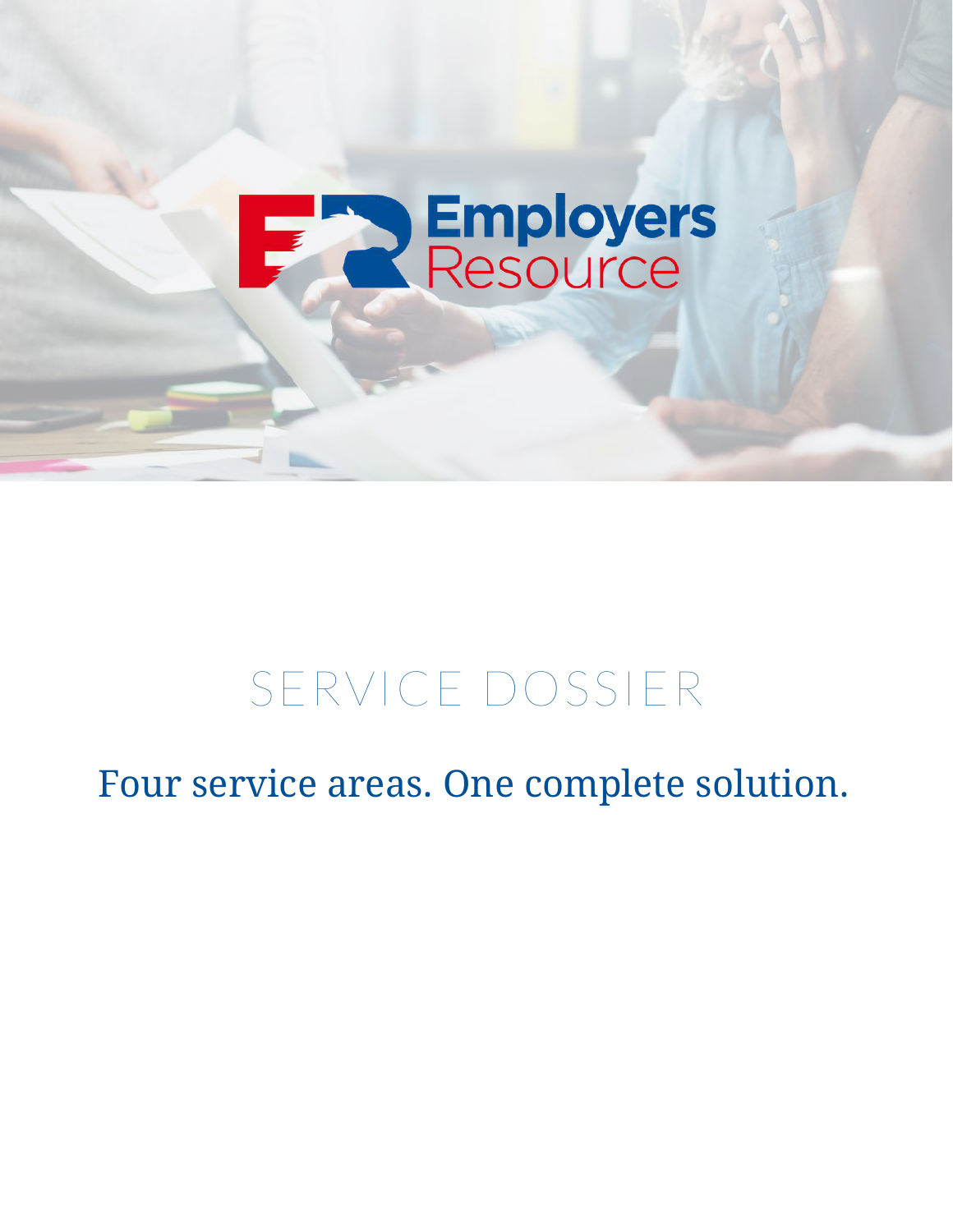### Radically reduce the complexity of running your business with just one simple payment per payroll cycle.

**SEmployers**<br>Resource

You can have an entire team of experts working for you to handle employee related details and paperwork. We are a professional employer so you don't have to be.

- A Administrative burdens
- **B** Business costs
- C Compliance risk

### **Find relief from: In the four areas of:**

- 1. Payroll & Tax
- 2. Employee Benefits
- 3. Work Comp & Safety
- 4. HR & Compliance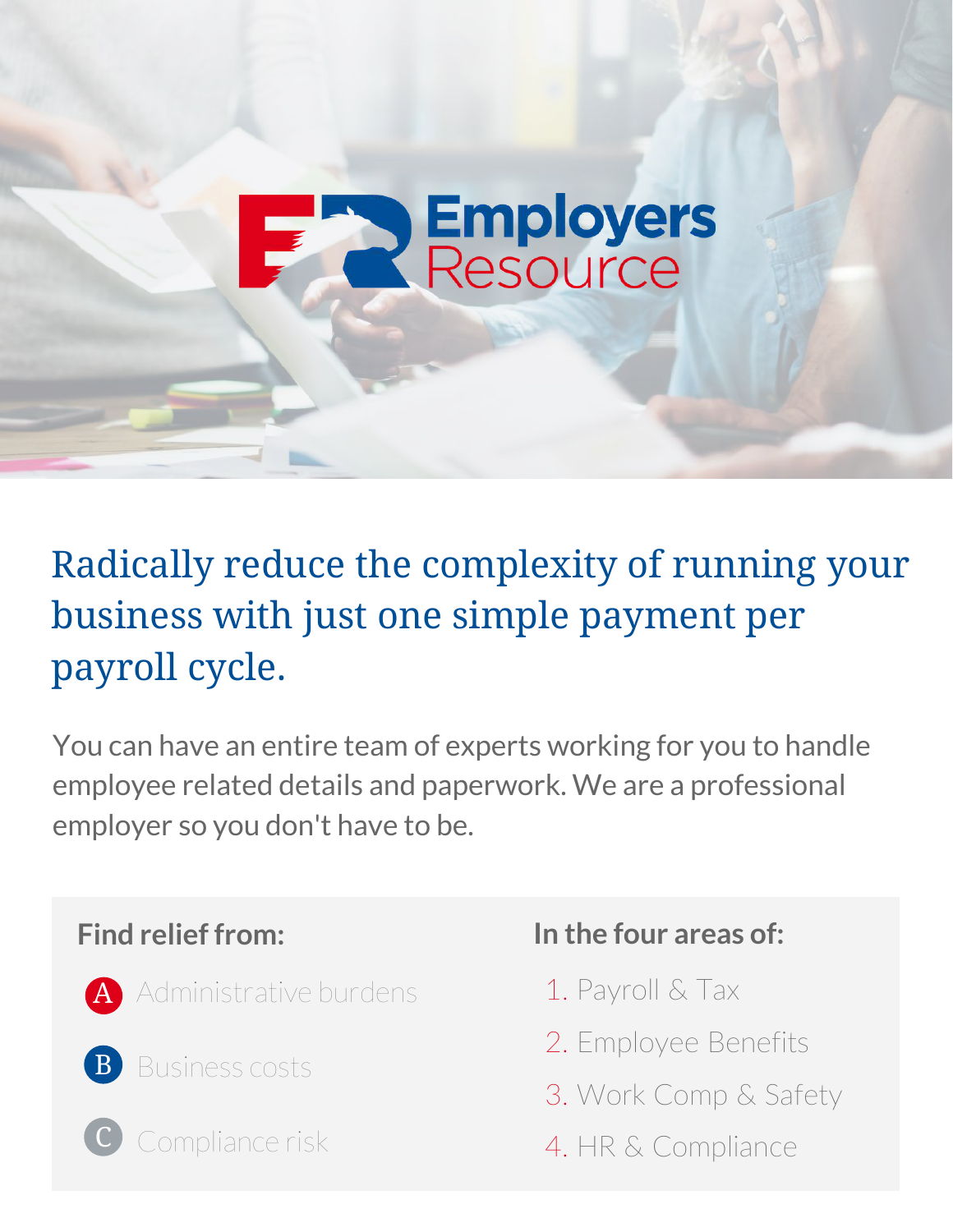## Payroll & Tax

### **Payroll Services**

*We make payroll a simple and easy process for your business.*

- **Check Preparation**
- **Direct Deposit** Processing and **Pay Cards**
- **Paperless Pay Stub Solutions**
- **Payroll Reporting** We work with our clients to determine their needs and provide reports as needed from our large library.
- **Federal, State and Local Tax Withholding Calculations**
- **W-4 Form Management**
- **State Withholding Form Management**
- **QTD/YTD Reporting**
- **Vacation/PTO/Sick Leave Tracking**
- **Benefit Premium Collection**
- **Wage Garnishments**
- **Tax Lien and Child Support Orders**
- **New Hire Reporting**
- **Savings, Vacation, and Christmas Clubs** Helps you and your employee budget and save for special events with automatic payroll deductions
- **ezWEB -** client self-service to process and submit payroll, run reports and more.
- **General Ledger Mapping** from payroll in several different formats (including Quickbooks)
- **Customized imports** for payroll from your timekeeping system or excel spreadsheets.
- **Vendor relationships** for time and attendance just need to ask and we will work to find the best fit and guide the process to get them setup.

### **Tax Reporting and Support**

*Hassle free. We make all the withholding and paymentsto all the tax agenciesfor you.*

- **Federal, State, and Local Payroll Tax Liabilities**: Income tax withholding, FICA, and Medicare tax Deposits, Preparation, and Filing payroll tax returns: daily, weekly, monthly, quarterly, and annual
- **Federal and state Unemployment Tax liabilities**: Deposits, Preparation, and Filing
- **W-2 Preparation** and delivery with Electronic Delivery Options
- **Proactive Payroll Tax Management**
- **Online Employee access** to view personal information and earning statements.

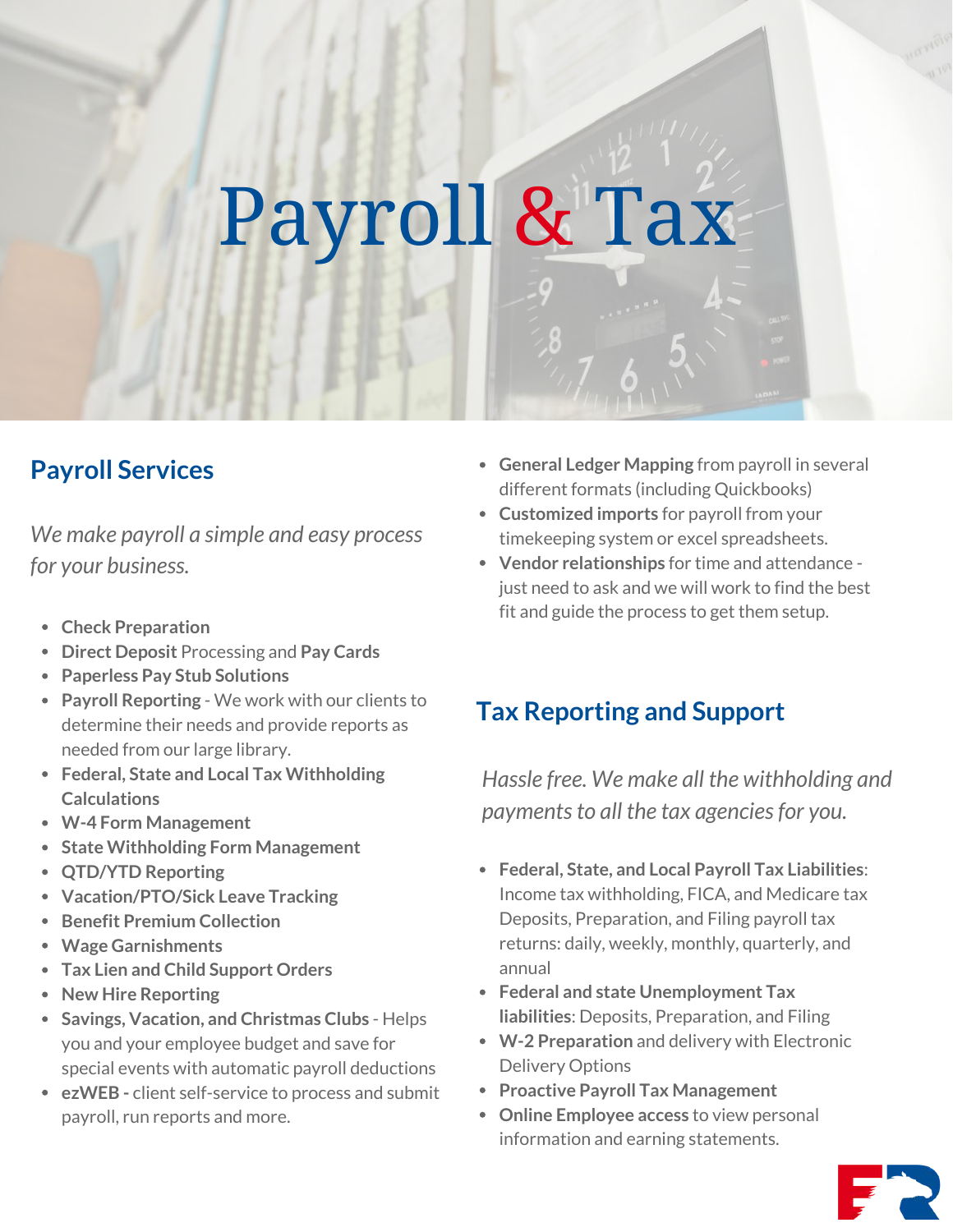## Employee Benefits

### **Employee Benefits Services**

*We make itsimple and easy to turn your benefits package into a powerful tool to help you recruit and retain the talent you need.*

- **ACA 1094/1095 reporting** *(additional cost)*
- **Employee Benefits Administration and Plan Management-** Including new hire enrollments, mid-year life event enrollment changes, annual enrollment, carrier billing and ACA tracking (for ALE's).
- **Pre-tax Payroll Deductions -** Benefit plans can be set-up under an IRS Section 125 cafeteria plan so that premiums can be deducted before taxes.
- **COBRA Administration -** Required notices, premium collection and continuation of coverage for both state and federal mandates.
- **Customized Slavic 401k Plans -** Joining the Employers Resource 401(k), clients can customize eligibility and contribution rules within IRS guidelines.
- **Health Plans -** Take advantage of large group premium rates while using reliable Vision and Dental plan coverages.
- **Accident Insurance and Hospital Insurance -**Plans to help support you through planned and unplanned events.
- **Basic Group Life & AD&D Insurance and Supplemental Life Insurance -** Helping your loved ones in the event of death.
- **Short Term Disability and Long Term Disability Plans -** Supplemental income to help offset expenses when you are unable to work due to a non-work related injury or illness.
- **Health Reimbursement Arrangement(HRA) -** Employer contributions can be put in a tax-free account to help reimburse employees' out of pocket medical, dental and vision expenses.
- **Pre-tax Flexible Spending Accounts** Using FSA-Health or FSA-Dependent Care, Employees can set aside income on a tax-free basis to be reimbursed for qualified expenses during the year.
- **EAP/Work Life Program -** Concierge and consulting services to help you navigate through life challenges including no-cost single or family counseling, legal and financial services, as well as wellness resources and tools. Helping employees reach their goals towards maintaining and/or achieving better health.

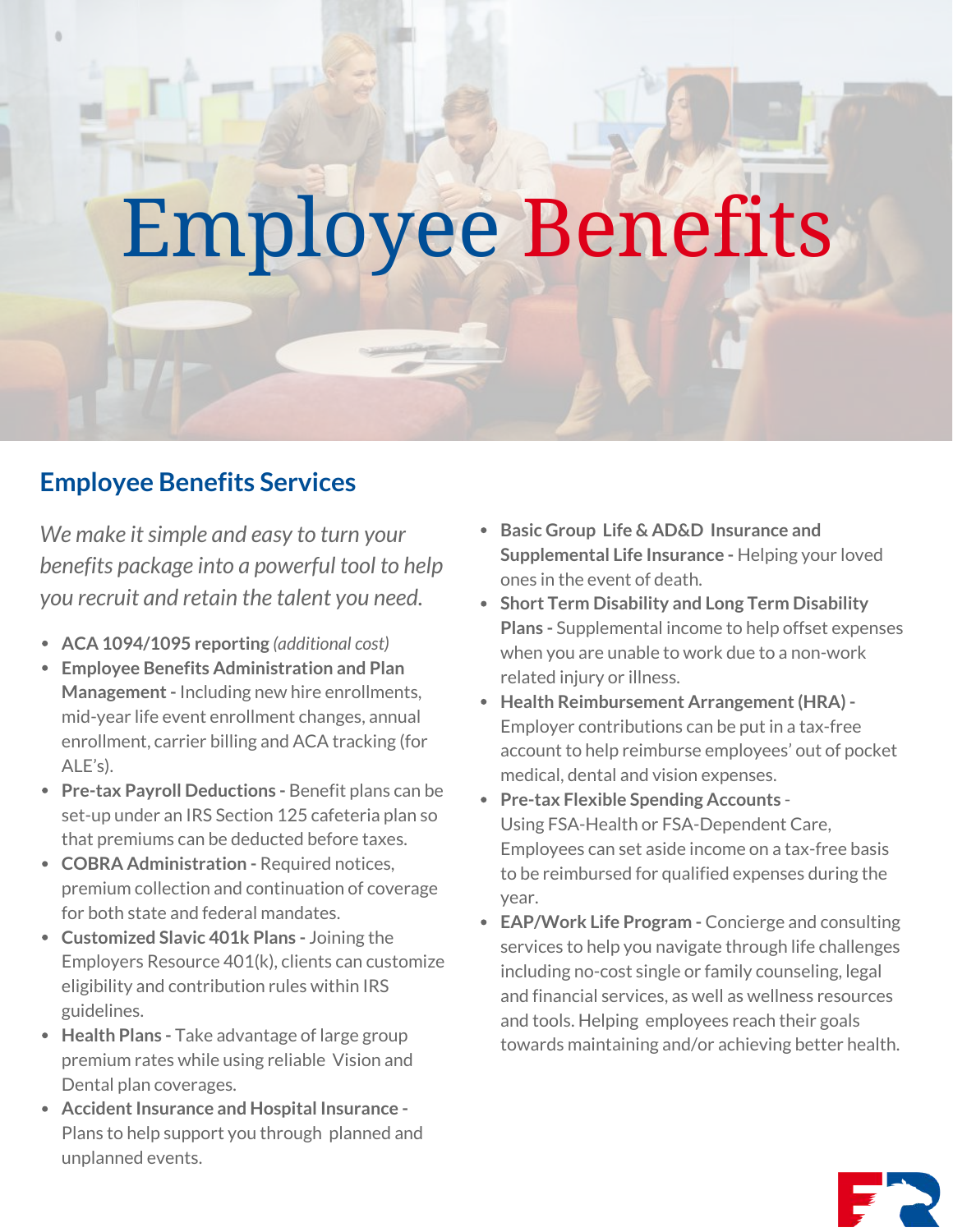## HR & Compliance

### **HR & Compliance Services Included**

*Save up to 100 hours per month of your valuable time by outsourcing your HR tasks.*

- **Human Resources Management**
- **Consulting** from a team of seasoned experts  $\bullet$
- $\bullet$ **Personnel File Maintenance**
- **Personnel Form Management**
- **Unemployment Claims Management**
- **FLSA Regulation** Expertise
- **DOL Compliance** Expertise
- **Ongoing Regulation Compliance Guidance**
- **Employment Law Posters -** We provide updated and current versions to all of our clients.
- **I- 9 and E-Verify Form Management**
- **Employee Handbooks -** We will work with the client to complete a questionnaire and produce these for the client. We provide an electronic document for the client to print and distribute.
- **Job Descriptions**
- **Performance Review** Material
- **Online Training** Custom, needs-based HR Training modules can be conducted through online access or onsite.

### **Specialized Services**

*We also offer these additionalservices. Make sure to ask about our ADR program!*

- **Alternative Dispute Resolution Program** Our one-of-a-kind mediation and arbitration service (ADR) will keep you out of the courtroom and protected.
- **Background verification** service referrals
- **Drug Testing Services** in compliance with latest standards.



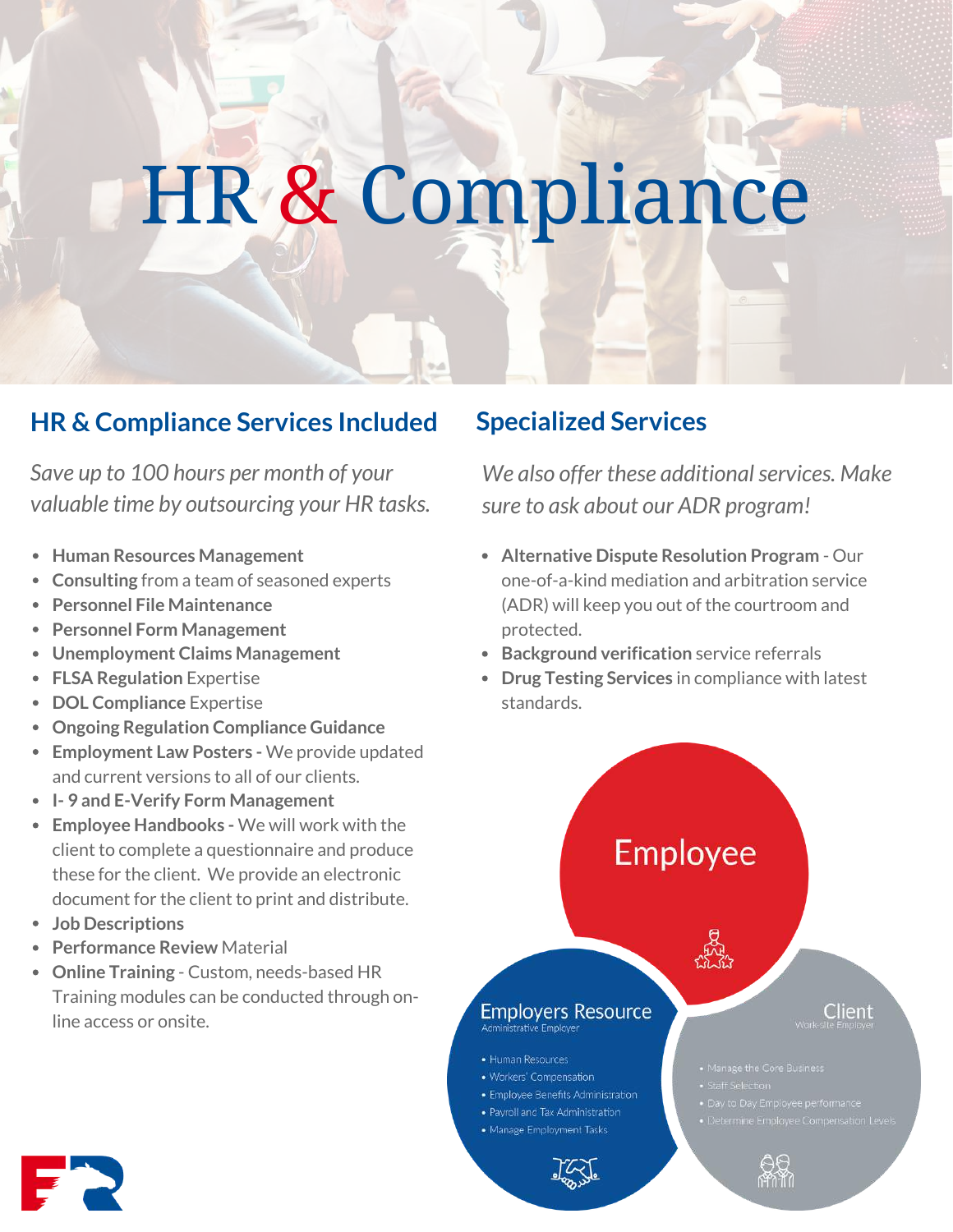## Work Comp & Safety

### **Workers' Compensation, Safety, and Risk Management Services**

*A better way of controlling costs, managing claims, and implementing risk strategies.*

- **Easy, personal, claim reporting** You have the option of calling in the claim at our 1-800 number or emailing or faxing a simple claim form. We will complete the State required form and send you back a copy.
- **Professional Claim Administration -** We have an experienced staff and work closely with our clients and the insurance adjuster to ensure the claim is handled per "best practices" protocols.
- **Injury Management-** We provide an experienced Injury Management Coordinator to assure that the employee receives timely and quality medical treatment at the time of the injury and throughout the life of the claim. We request nurse case managers and/or second opinions when necessary.
- **Cash Flow Friendly Premiums -** No deposits! As payroll is run, premium is calculated and charged.
- **No audits or surprises** that you owe additional premium. We handle any and all audits from our insurance carrier.
- **Best Pricing Negotiation -** Taking in mind your losses, we will give you the best pricing possible. We offer programs to reduce your ultimate premiums.
- **State Reports Filing** to carrier so that they can perform all State Report filings.
- **Safety Rebate Program.** Our unique safety program provides discounts on your premiums and an experienced Safety Team to help you implement the program. Earn back 5% of your premium!
- **Safety Training** in a variety of formats
- **Risk Management Inspections** On-site risk assessments..
- **OSHA Requirement Consultations** We provide written OSHA compliance programs for our clients for all applicable OSHA standards.
- **Participating Discount Program.** By electing this program and selecting a deductible per claim, you will reduce your overall premium.
- **Back to Work Programs**. The #1 way you can reduce the cost of claims, which affects your experience and ultimate premium costs. Our Safety personnel and Injury Management Coordinator will assist you in putting together a program that works!
- Executive/Owner Payroll **wage-caps honored**
- **Certificate of Insurance Processing.** In most cases, Certificates are processed and sent to you a matter of hours, if not minutes!
- **Post-accident drug testing** We will assist clients in developing and implementing a post-accident drug testing program that meets all OSHA requirements.

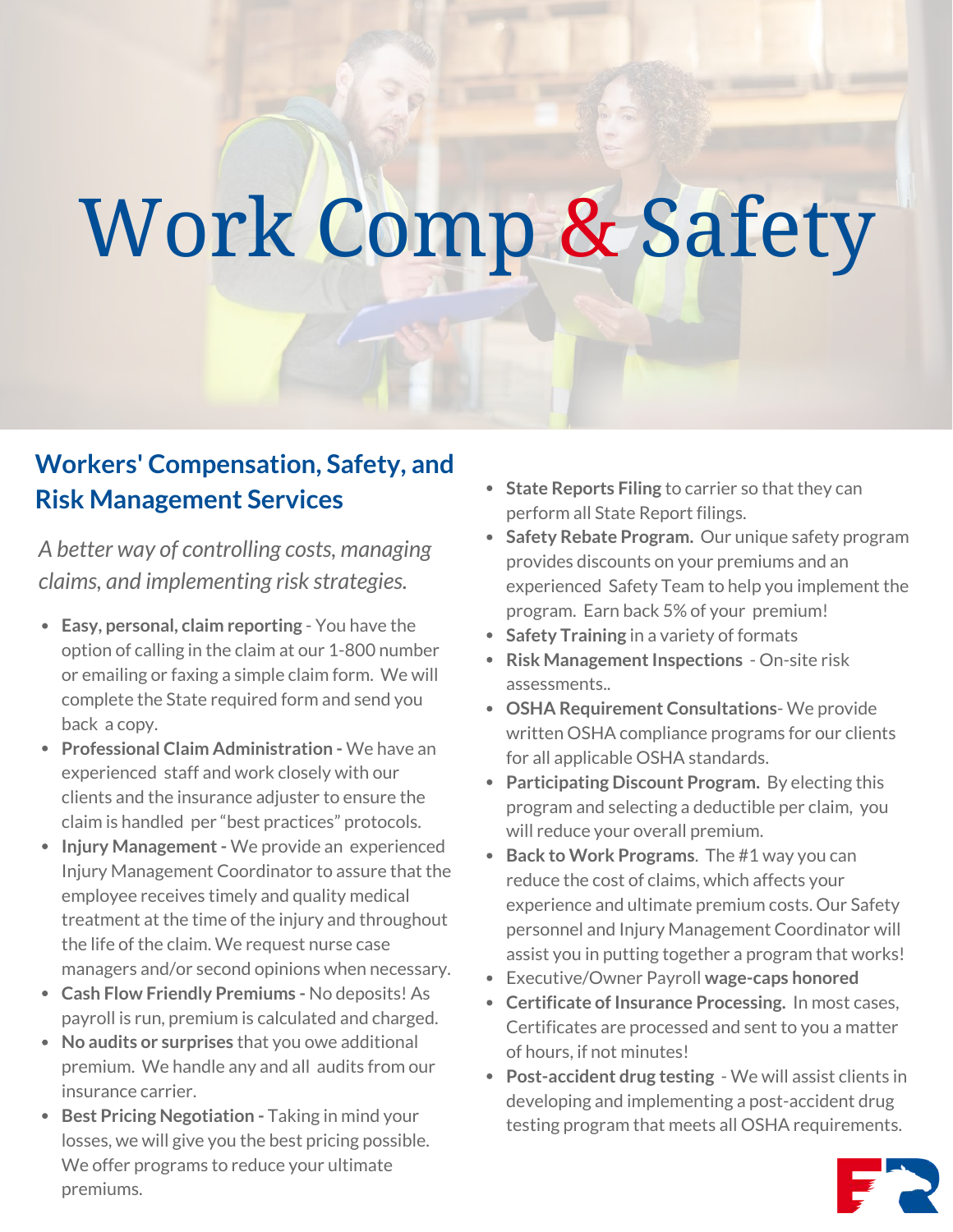## Differentiators

### **What Sets Us Apart**

Our loyal clients across the United States will tell you, when they looked at PEOs, they found Employers Resource *to be totally unique. Here are just a few reasonsthey decided that Employers Resource wasthe ONLY choice.*

#### 1. 100% Written Guarantee

We state, in writing, that if we fail to meet or exceed your expectations for any reason, we will not only refund 100% of your fees, but we'll pay the cost to convert you to the competitor of your choice.

### 2. Amazing client Loyalty

Nearly 85% of our clients have been with us for more than 5 years. and more than a handful have been with us for more than 20 years!

### 3. Unparalleled Multi-State Experience.

We have served clients in all 50 states for more than 30 years.

### 4. Excellent Alternate Dispute Resolution Process

We virtually guarantee our clients they will never set foot in a courtroom due to an employee dispute or grievance.

### 5. Outstanding Safety Program

Our Workers Compensation and Safety Programs actually pay clients for good performance and can be customized to meet their unique requirements.

### 6. Incredible Stability

Other PEOs have come and gone, but we've kept trailblazing for over 30 years, enjoying long-term relationships with key partners.

### 7. Personalized Local Service

We have 8 regional support locations across the country. When you call us, you always get to speak to a person who knows your business. Never have your call transferred to a call center.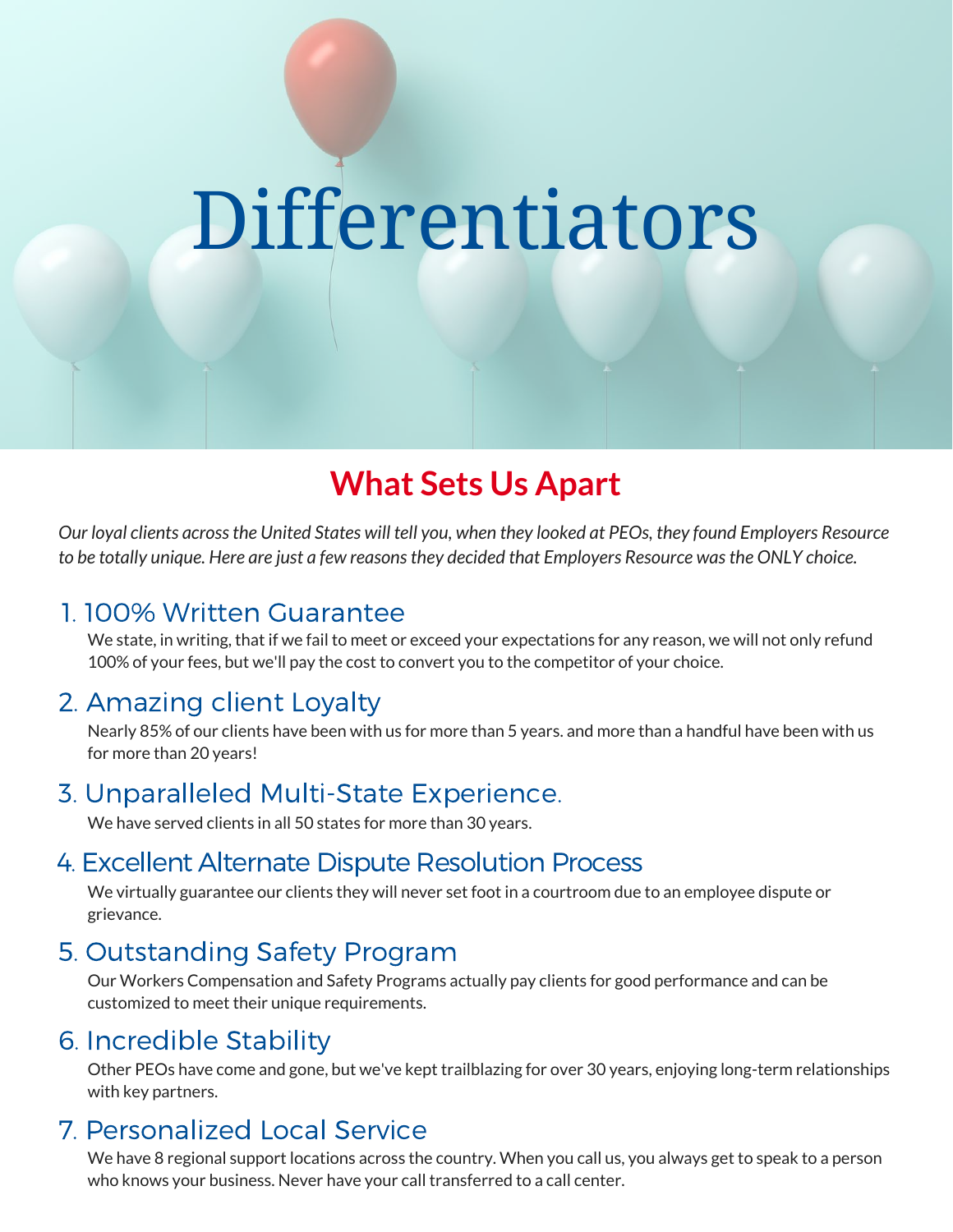### What Our Clients Say About Us

Employers Resource enjoys a client retention rate above 87%. More than a handful of our original clients have continued to choose us for over 25 years. We are proud of our reputation as the PEO who simply *cares* more about our clients and protecting their dreams. Here's what few clients have to say about us...

*"Employers Resource takes away the burden of payroll, payroll reporting, payroll taxes, benefits, and has staff available to guide us through the legal concerns dealing with employees."*

#### **- Doug and Darla Thornton - San Antonio, TX**

"I wanted to sincerely thank you for all you did to help us with our business over the past three years. You were always so responsive, honest, supportive and professional in all of our interactions. It is a challenging and lonely *experience to manage the stress of small business ownership. I appreciated your kindness and understanding during my difficult times and having a supportive voice to interact with and laugh with."* **- Lee Grande - Jacksonville, FL**

"The key to our success is customer satisfaction. By offloading our HR workload to ERM, we're able to focus 100 percent on our customers. And that's made all the difference in the world. Thanks to our relationship with Employers Resource, we're able to give back to our employees by offering great benefits. And we don't worry *about payroll, taxes, workers comp, or regulatory compliance. Employers resource handles it all for us."* **- Cary and Lynn Hooper - Meridian, ID**

"We highly recommend that all of our franchisees 'outsource' one of the most complex areas of their business *human resource management- and everything that comes along with it. Employers Resource's approach as a Professional Employment Organization systemizes this complexity and puts it in the hands of the experts. We have worked with them over a decade - what are you waiting for?"* **- Doyle James - Waco, TX**

"You guys are a real game changer that most feel they can't afford, when in actuality, they can't afford not to!" **- Bob Tuck - Naples, FL**

*"They are a top-notch company providing outstanding customer service to decrease administrative burden and* reduce HR legal exposure both in payroll and OSHA compliance. They are not just a payroll company or *employee leasing company they are partners standing together with us. You will be hard-pressed to find another provider who can stand toe-to-toe with Employer's Resource. I encourage you to speak with someone from their capable team today!"* **- Joel Worthington - Waco, TX**

*"Employers Resource is like finding a secret weapon for your business. They understand what business owners need help with and how to handle the details*." **- Jay Hall - Franklin, TN**

*"Finding quality vendors that have a commitment to customers no matter what can be difficult. It's their commitment to customer service and to the success of others that makes Employers Resource standout."* **- Luke Stanton - Waco, TX**

### The Stories Go On....

We are passionate about protecting the American Dream one business at a time. At the end of the day, our clients are what inspire us, and make our jobs worth doing. Employers Resource is blessed to work with customers across the United States, representing businesses that are large and small.